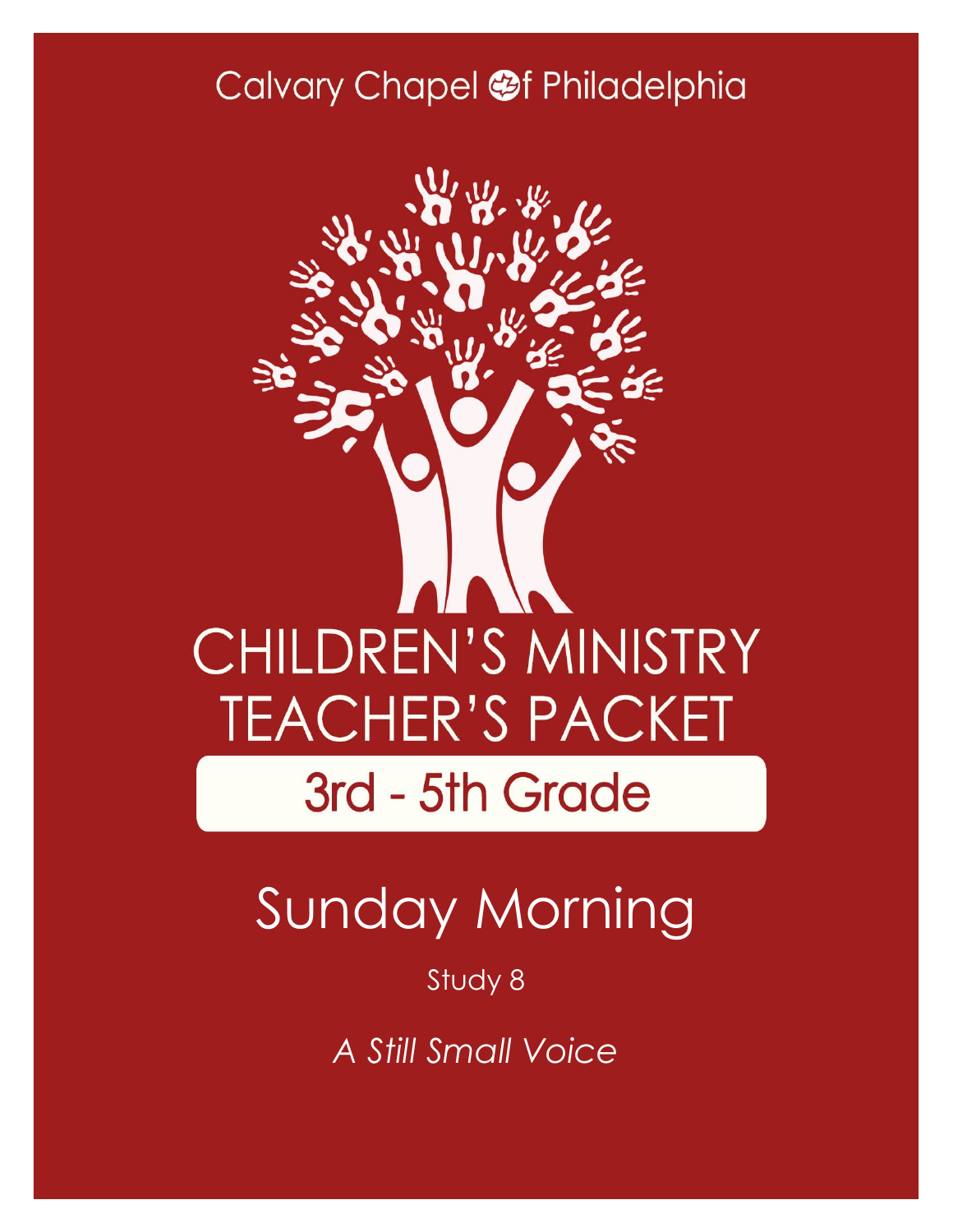## A Still Small Voice

The Objective is the key concept for this week's lesson. It should be the main focus of the study.

These are the key verses that you will find helpful in teaching your study this week. The "Main passage" is the basis of the study, where the other verses support the objective of the lesson.

There is a memory verse for the students that relates to every study. If a student can memorize the verse for the following week you may give them a prize from the "reward box" found on your cart.

An introductory activity or question that will settle the class, draw their attention to the study and prepare their hearts for God's Word.

**Objective To teach the students that when our faith wavers, God lovingly reminds us that all we need is found in Him.** 

### **Key Verses**

1 Kings 19:4-18—Main Teaching Passage Psalm 46 Psalm 145:8-9

#### **Memory Verse** - Psalm 103:10, 14

"He has not dealt with us according to our sins, nor punished us according to our iniquities… For He knows our frame; He remembers that we are dust."

### **Hook**

Review last week's memory verse, Luke 11:9

Have you ever been let down by someone? Maybe you were told your family was going on a vacation that got canceled last minute, or someone made you a promise they failed to keep.

When our expectations aren't met we are often left feeling angry, sad, let down, or depressed. Today, we will see that Elijah had some unmet expectations, and his faith wavered because of it. But God revealed Himself to Elijah and graciously gave him just what he needed to get back on track, as He does with us.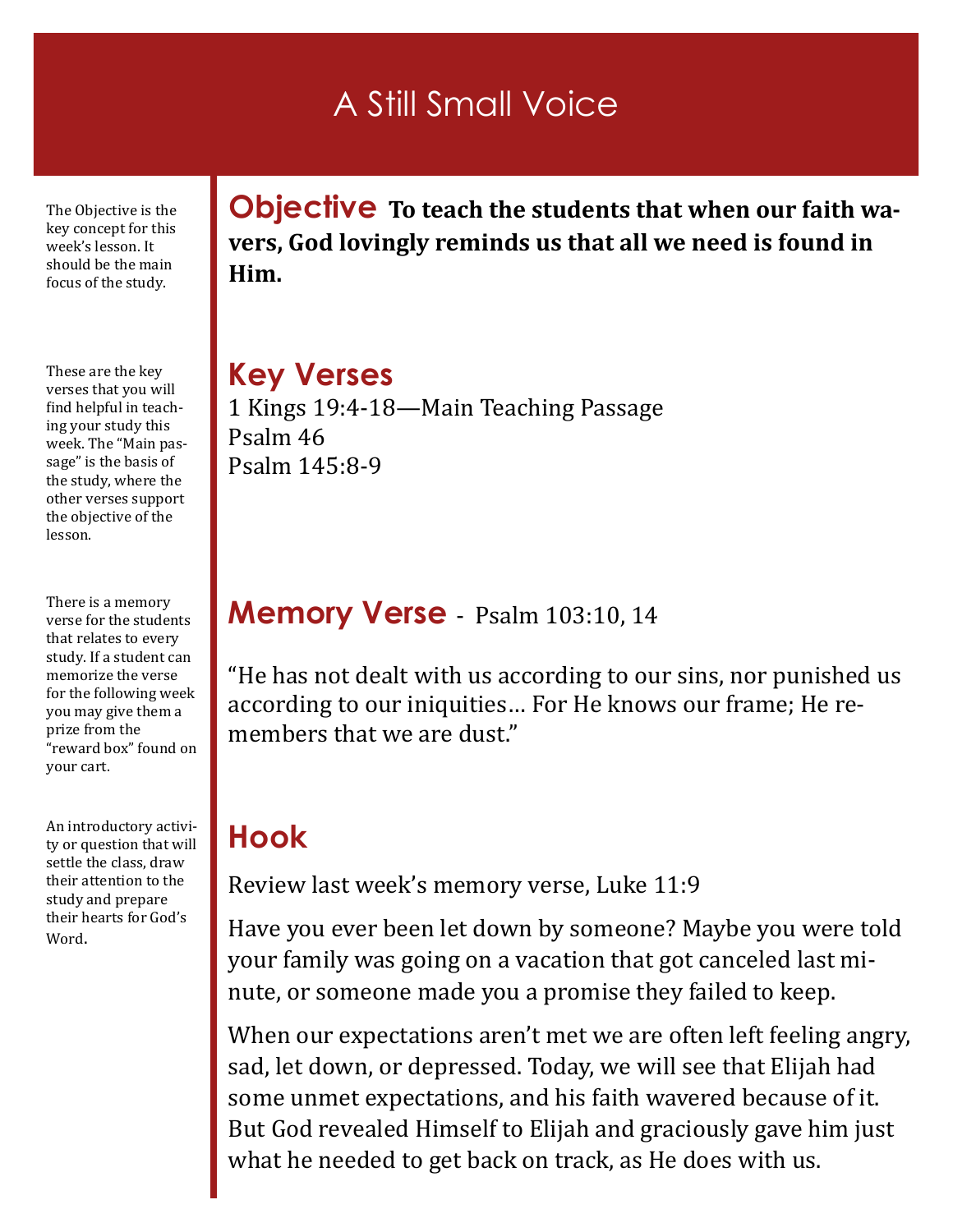What does the Bible say? This is where we will read a passage or series of passages that teach on the subject of the day.

The interpretation/ exegesis of the passage. What does this passage mean? How does this passage apply to my life?

# BOOK

Elijah is on the run from Queen Jezebel, who has threatened to kill him like he did the prophets of Baal. The first time Elijah had spoken to the king, the LORD had him retreat to a brook in the wilderness. This time it seems like the only thing leading him is fear, not God's direction. He stops under a tree in the wilderness to rest and the Angel of the LORD wakes him twice to give him food and water. Those two meals from the LORD strengthened him to journey for 40 days until he got to Mount Horeb, the mountain of God, where he took refuge in a cave.

The LORD met him there and asked, *"What are you doing here, Elijah?"* Elijah didn't answer the question, but complained that even though he was faithfully serving the LORD the people of Israel continued to forsake God. He believed that he was the only one left who followed God.

God responded to Elijah by calling him out of the cave. The LORD passed by and a great wind tore at the mountain, followed by an earthquake, which was then followed by a fire. But the LORD was in none of these. Finally, after the fire, a still small voice. God then repeated the question, *"What are you doing here, Elijah?"* And Elijah repeated his answer. This time, God told him to go anoint three people: Hazael as king over Syria, Jehu as king over Israel, and Elisha as Elijah's successor. Then God told Elijah he was not as alone as he thought. There were 7,000 people who remained faithful to God who had not bowed the knee to Baal.

# LOOK

Elijah went from boldly calling on the LORD at Mt. Carmel to hiding in fear in the wilderness. From praying for rain from heaven to praying that the LORD would let him die. Remember, Elijah wasn't perfect. He made mistakes. Today we are reminded that many of the mighty men and women of God in the Bible went through periods of failure and hardship, and God had these things written down so that we could learn from them.

Elijah was discouraged and disappointed. Maybe you knew what that's like. After the great show of God's power on Mt. Carmel, he had hoped that the entire nation, or at least Ahab and Jezebel would turn back to the LORD. But we are reminded that great miracles don't produce great faith. This was true when Jesus walked the earth. It was those who had ears to hear what He said that had their lives transformed and their faith strengthened. We also see that Elijah was depressed and lonely. He felt burned out, like he had nothing left to give, and he truly believed that he followed the LORD.

God's reaction to Elijah's distress shows us how loving and patient God is. Elijah was running scared, and God allowed him to rest. The angel of the LORD (how Jesus is referred to in the Old Testament) came and gave Elijah miraculous food and water that gave him strength for his 40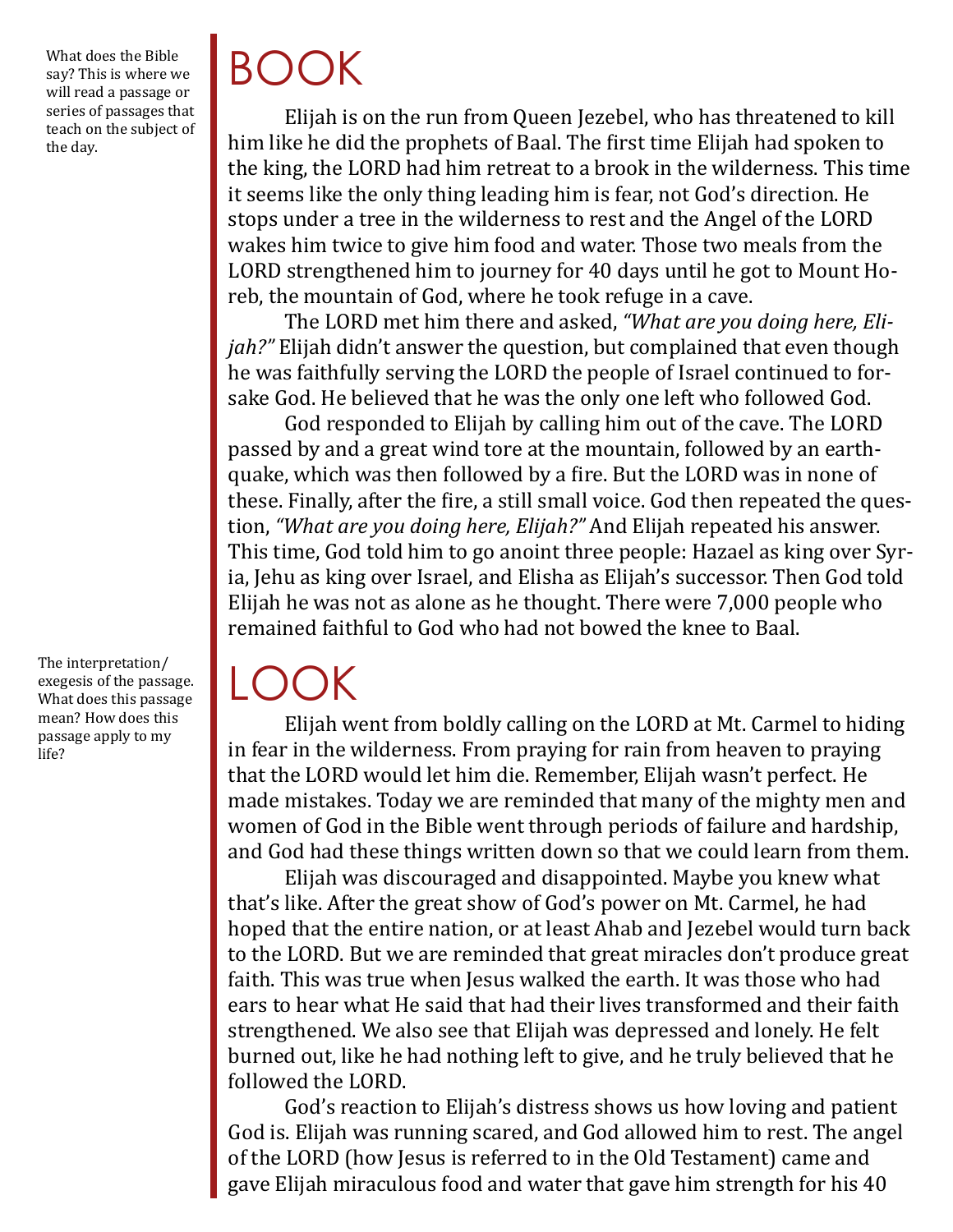# LOOK (Continued)

day journey to Mt. Horeb. When Elijah finally arrived, God didn't rebuke him, or scold him, or punish him for not having enough faith. God asked him a question and let Elijah share how he was feeling. God wants us to share with Him what is in our hearts. It's important to talk to God. Even when our attitudes are bad! But it's also important to let God respond.

God gives Elijah exactly what he needed: Himself. God revealed His power in the wind, earthquake, and fire, but He revealed Himself in a still small voice. This is how God often works today. It is not great displays of God's power that turns hearts to God. It is God's Word. And until we put ourselves in a position to let God's Word speak to us, our lives will always be in danger of fear, depression, hopelessness, and all of the other terrible things that live outside of fellowship with God.

But when we turn to him, when we stop complaining, stop blaming, get silent and listen to God speak, God gives us just what we need, which is often a reminder of who He is and the right perspective. God hadn't gotten smaller, hadn't gotten farther away, and He wasn't less powerful than before, but all of those things can feel true when we let fear into our lives. God's remedy is His Word and His work. God tells Elijah to get back and get busy. God had work for him to do. And there is work for us to do! The enemy would love to paralyze us with fear or discouragement, but God would remind you that He is with you and that many are still serving Him. Open God's Word and let Him give you what you need to continue on.

TOOK

As a class, memorize Psalm 103:10, 14

**Pray:** Thank God for His patience and His mercy toward us. Thank Him for giving us what we need when we stray from Him, and ask Him to give you ears to hear His voice.

Parent Question: How did God respond to Elijah's unbelief?

What is my response to this passage of Scripture? How should my life change according to what this passage teaches me? What are the practical things I can do throughout the week to make this true in my life?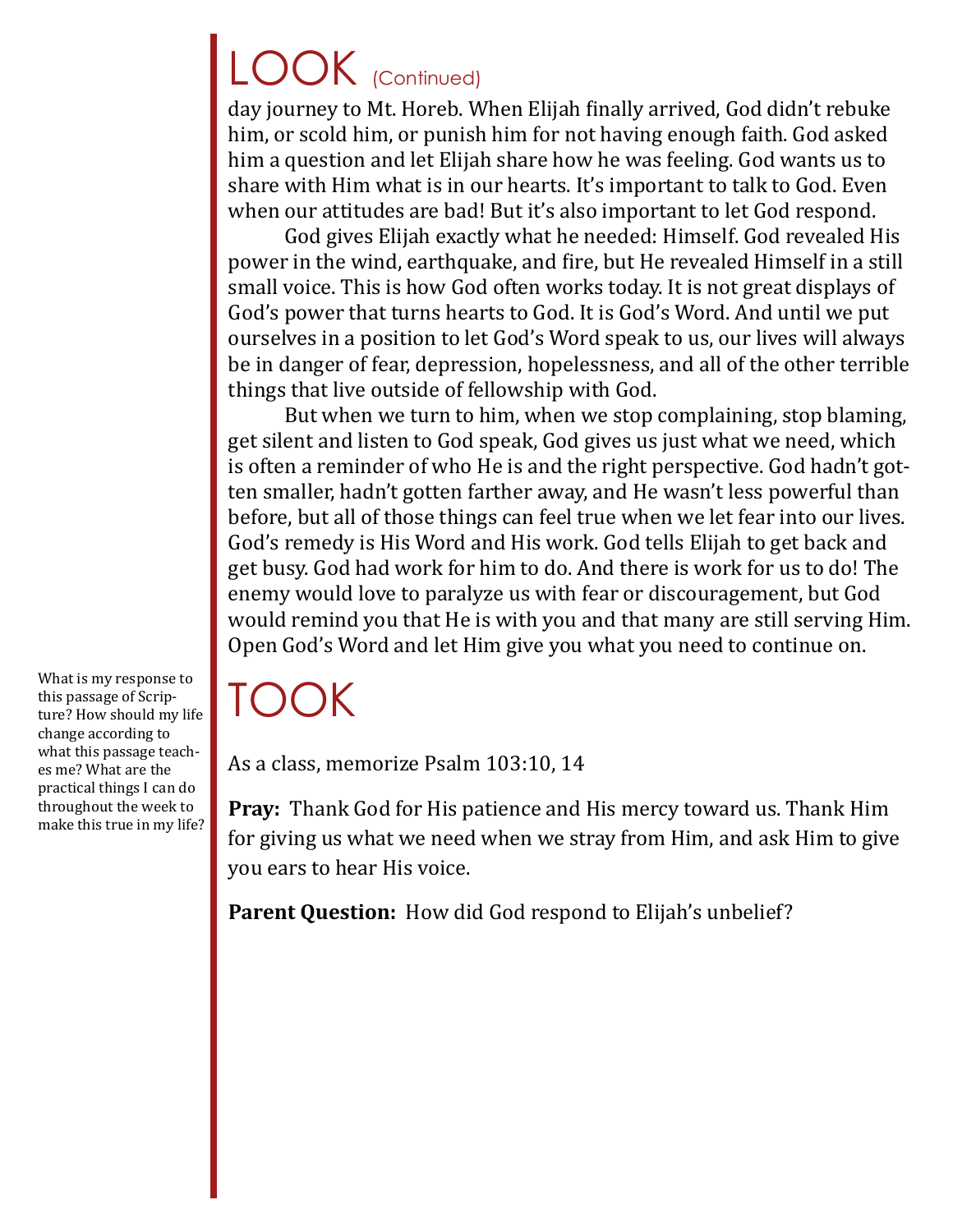## FURTHER STUDY

### **Commentary on 1 Kings 19:4-18 by David Guzik**

#### 2. [\(1Ki 19:4\)](https://www.blueletterbible.org/kjv/1kings/19/4/s_310004) Elijah's depression.

**But he himself went a day's journey into the wilderness, and came and sat down under a broom tree. And he prayed that he might die, and said, "It is enough! Now, Lord, take my life, for I** *am* **no better than my fathers!"**

a. **He himself went a day's journey into the wilderness**: *Beyond* the distant city of Beersheba, Elijah secluded himself even more.

b. **And he prayed that he might die**: This mighty man of prayer – mighty enough to make the rain and the dew stop for three and a half years, and then mighty enough to make it start again at his prayer – now **he prayed that he might die**.

i. Thankfully, this was a prayer *not answered* for Elijah. In fact, *Elijah was one of the few men in the Bible to never die!* We can imagine that as he was caught up into heaven, he smiled and thought of this prayer – and the blessed *no* that answered his prayer. To receive a *no* answer from God can be better than receiving a *yes* answer.

c. **It is enough**: We sense that Elijah meant, "I can't do this anymore, Lord." The work was stressful, exhausting, and seemed to accomplish nothing. The great work on Mount Carmel did not result in a lasting national revival or return to the Lord.

i. Perhaps Elijah had especially hoped that the events on Mount Carmel would turn around Ahab and Jezebel and the leadership of Israel in general. If so, Elijah forgot that people reject God *despite* the evidence, not *because* of the evidence.

ii. "Elijah said, 'It is enough,' yet it was not enough even for his own enjoyment, for the Lord had more blessings in store for him... It was so with Elijah, for he was to have that wonderful revelation of God on Mount Horeb. He had more to enjoy, and the later life of Elijah appears to have been one of calm communion with his God; he seems never to have had another fainting fit, but to the end his sun shone brightly without a cloud. So it was not enough; how could he know that it was? It is God alone who knows when we have done enough, and en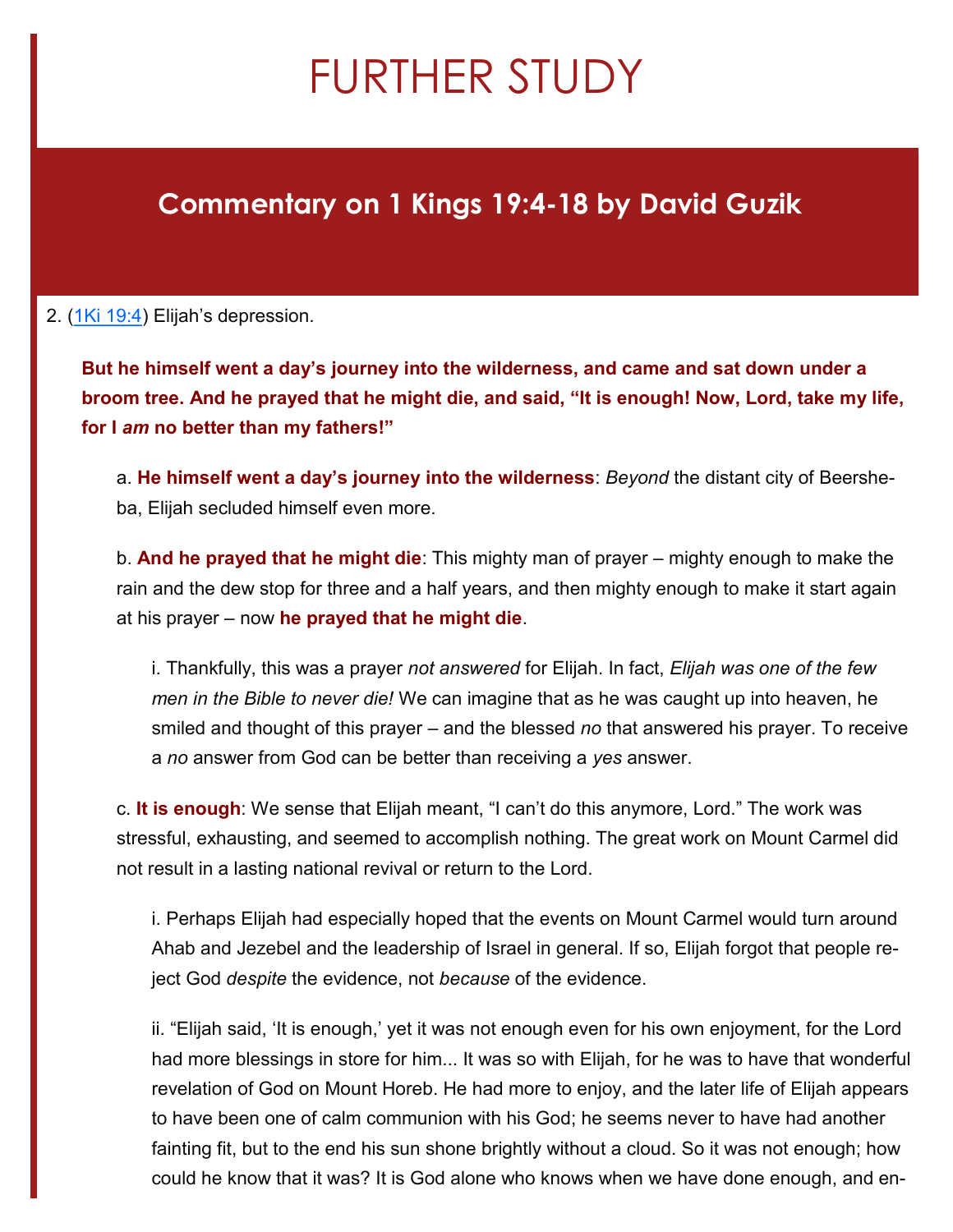joyed enough; but we do not know." (Spurgeon)

d. **Now, Lord, take my life, for I am no better than my fathers!** When Elijah examined the apparent failure of his work, he instinctively set the blame on his own unworthiness. It was because he was a sinner as the rest of his ancestors that the work seemed to fail.

- B. God's ministry to the despairing Elijah.
- 1. ([1Ki 19:5](https://www.blueletterbible.org/kjv/1kings/19/5-8/s_310005)-8) God ministers to the physical needs of Elijah.

**Then as he lay and slept under a broom tree, suddenly an angel touched him, and said to him, "Arise** *and* **eat." Then he looked, and there by his head** *was* **a cake baked on coals, and a jar of water. So he ate and drank, and lay down again. And the angel of the Lord came back the second time, and touched him, and said, "Arise** *and* **eat, because the journey** *is* **too great for you." So he arose, and ate and drank; and he went in the strength of that food forty days and forty nights as far as Horeb, the mountain of God.**

a. **As he lay and slept under a broom tree**: This was the mercy of God extended to Elijah. Physically speaking, he needed rest and replenishment. God gave him rest **under a broom tree**, and provided miraculous food for the replenishment.

i. God first ministered to Elijah's physical needs. This is not always His order, but physical needs are important. Sometimes the most *spiritual* thing a person can do is get enough rest and replenishment.

ii. "And how many are there at this day that sit under Elias's juniper, willing and wishing to lay down that heavy burden imposed upon them by the Almighty!" (Trapp)

b. **So he ate and drank, and lay down again**: Elijah received this rest and replenishment repeatedly from the Lord. One quick nap and one quick meal wasn't enough.

i. "Before entering into that communion with him which was for the correction of his false attitude of fear, He commanded him to eat, thus ministering to his physical weakness." (Morgan)

ii. "The spirit needs to be fed, and the body needs feeding also. Do not forget these matters; it may seem to some people that I ought not to mention such small things as food and rest, but these may be the very first elements in really helping a poor depressed servant of God." (Spurgeon)

iii. "It was very gracious for God to deal this with his servant. We might have expected rebuke or remonstrance, chiding or chastisement; but we would hardly have expected such loving, gentle treatment as this." (Meyer)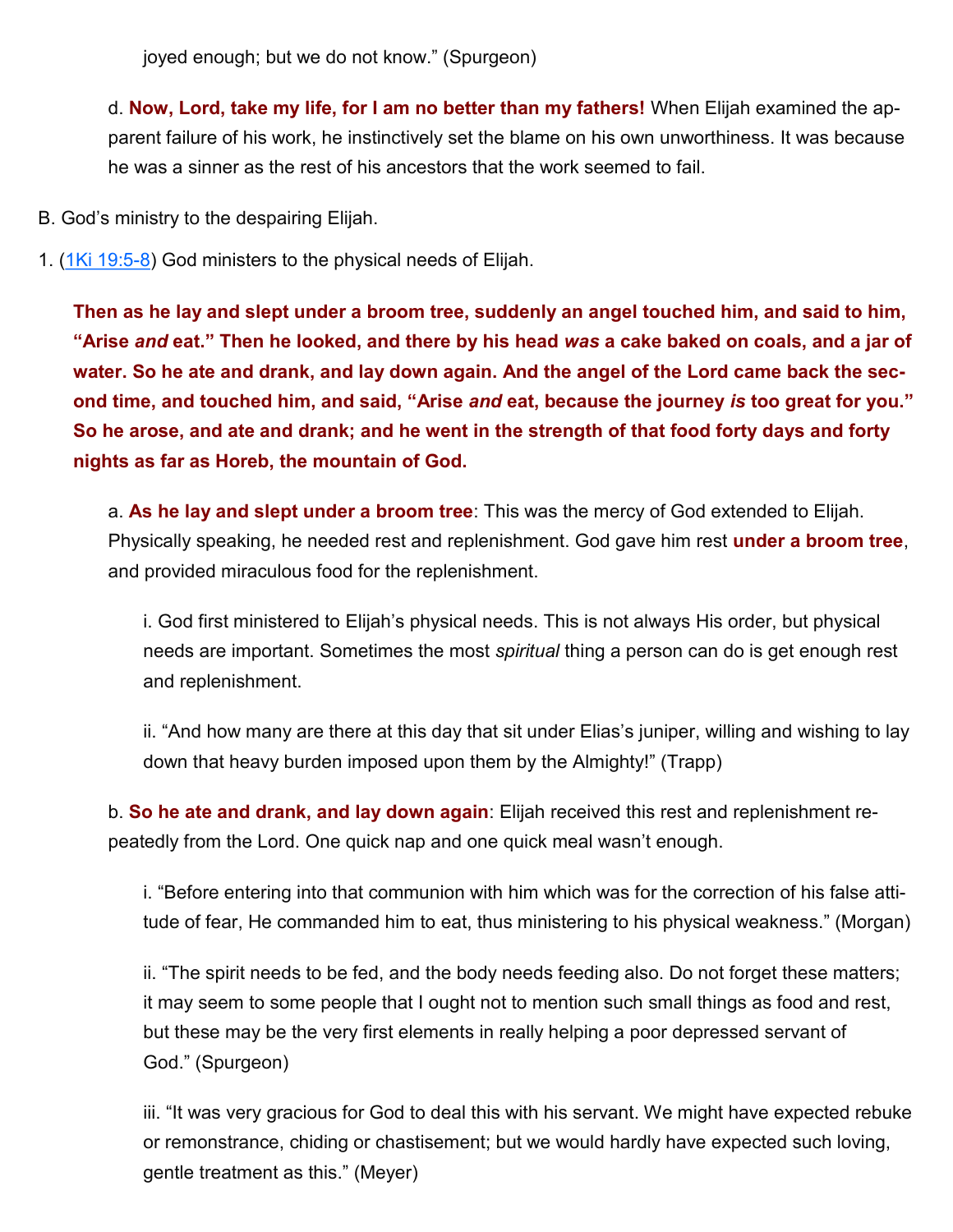c. **Arise and eat, because the journey is too great for you**: God set Elijah on a 200 mile, 40 day trip to Mount **Horeb**, also known as Mount Sinai. This shows that God did not demand an *immediate* recovery from Elijah. He allowed the prophet time to recover from his spiritual depression.

i. "Elijah's forty-day journey is not without significance. Indeed, a straight trip from Beesheba would require little more than a quarter of that time. Therefore the period is designedly symbolic. As the children of Israel had a notable spiritual failure and so were to wander forty years in the wilderness, so a defeated Elijah was to spend forty days in the desert." (Patterson and Austel)

2. ([1Ki 19:9](https://www.blueletterbible.org/kjv/1kings/19/9-10/s_310009)-10) God allows Elijah to vent his frustrations.

**And there he went into a cave, and spent the night in that place; and behold, the word of the Lord** *came* **to him, and He said to him, "What are you doing here, Elijah?" So he said, "I have been very zealous for the Lord God of hosts; for the children of Israel have forsaken Your covenant, torn down Your altars, and killed Your prophets with the sword. I alone am left; and they seek to take my life."**

a. **He went into a cave**: Literally, the Hebrew is definite describing *the cave*. "*The cave* may well have been the specific 'clift of the rock' where God appeared to Moses (av, [Exodus 33:22\)](https://www.blueletterbible.org/kjv/exodus/33/22/s_83022) rather than the 'cave -region' generally." (Wiseman)

> i. "Perhaps no spot on earth is more associated with the manifested presence of God than that sacred mount." (Meyer)

b. **What are you doing here, Elijah?** God knew the answer to this question, but it was good for Elijah to speak to the Lord freely and to unburden his heart.

i. "God has ways of teaching all of us in our bones and in our flesh, but he specially knows how to do this with those upon whom he puts any honor in his service. You must not marvel, if God should be pleased to bless you to the conversion of souls, that he should also make you sometimes smart." (Spurgeon)

c. **I have been very zealous for the Lord God of hosts**: Elijah protested to God, "I have faithfully served You and now look at the danger I am in." To Elijah – and many servants of God since – it seemed unfair that a faithful servant of God should be made to suffer.

d. **I alone am left**: This was not *accurate*, but if reflected how Elijah felt. Even back at the confrontation at Mount Carmel Elijah said *I alone am left a prophet of the Lord* ([1 Kings 18:22\)](https://www.blueletterbible.org/kjv/1kings/18/22/s_309022). Discouraging times make God's servants feel more isolated and alone than they are.

e. **I alone am left; and they seek to take my life**: Strangely, the reasons Elijah provided were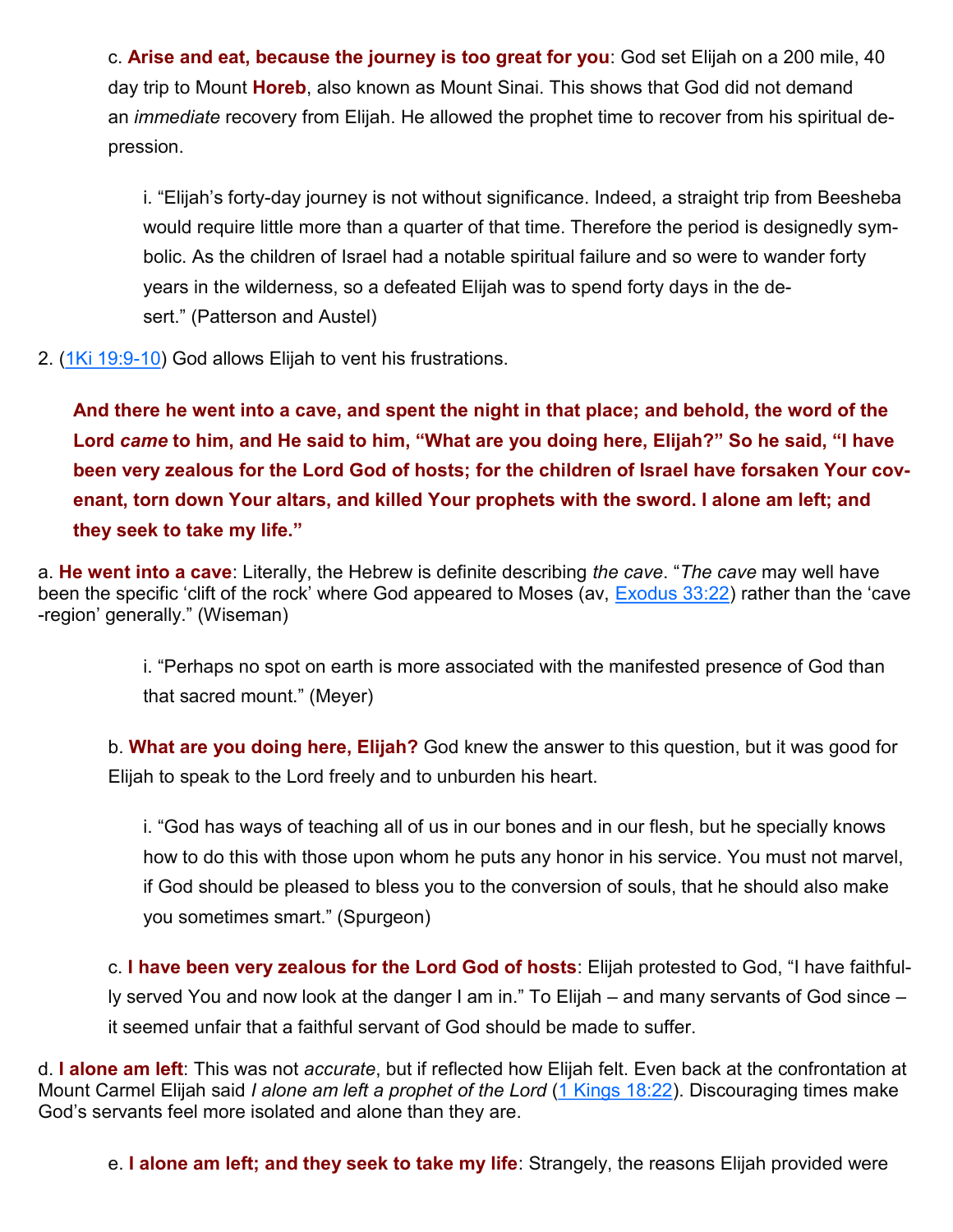actually important reasons for him to remain alive. If he really was the last prophet or believer alive, should not he seek to live as long as possible? If the enemies of God like Jezebel wanted him dead, should he not seek to defeat her wicked will? Elijah here powerfully showed the *unreasonable nature* of unbelief and fear.

#### 3. ([1Ki 19:11](https://www.blueletterbible.org/kjv/1kings/19/11-12/s_310011)-12) God reveals Himself to Elijah.

**Then He said, "Go out, and stand on the mountain before the Lord." And behold, the Lord passed by, and a great and strong wind tore into the mountains and broke the rocks in pieces before the Lord,** *but* **the Lord** *was* **not in the wind; and after the wind an earthquake,** *but* **the Lord** *was* **not in the earthquake; and after the earthquake a fire,** *but* **the Lord** *was* **not in the fire; and after the fire a still small voice.**

a. **Go out, and stand on the mountain before the Lord**: God knew what the depressed and discouraged Elijah needed. He needed a *personal encounter with God*. There was nothing fundamentally wrong with Elijah's *theology*, but at the time there was something lacking in his experience.

b. **Behold, the Lord passed by**: God brought His presence before Elijah, but first to show *where He was not*. The Lord was **not in the wind**, He was **not in the earthquake**, He was **not in the fire**. Like many others, Elijah probably only looked for God in dramatic manifestations. Certainly, God sometimes appears in such ways but He often appears in less dramatic surroundings.

i. "This same lesson has to be learned over and over by us all: let us repeat it, 'Not by might, nor by power, but by my Spirit, saith the Lord.' It is to be lamented that the most of professors obstinately cling to the fatal error of looking for displays of power of one kind or another. I hear that a certain church is seeking for a very clever man: she thinks that God is in the wind... That still small voice will be hushed and silent, while the boastings of your wisdom resound like a howling wind or a thunder unaccompanied by rain." (Spurgeon)

c. **After the fire a still small voice**: This final phenomenon was a marked contrast to the previous manifestations. God actually met Elijah in the quiet whisper of a voice instead of the earthshaking phenomenon that had gone before.

i. Wiseman called the **still small voice** a *gentle whisper*.

ii. "And now the thunder ceased, and the lightning was gone, and the earth was still, and the wind was hushed, and there was a dead calm, and out of the midst of the still air there came what the Hebrew calls 'a voice of gentle silence,' as if silence had become audible. There is nothing more terrible than an awful stillness after a dread uproar." (Spurgeon)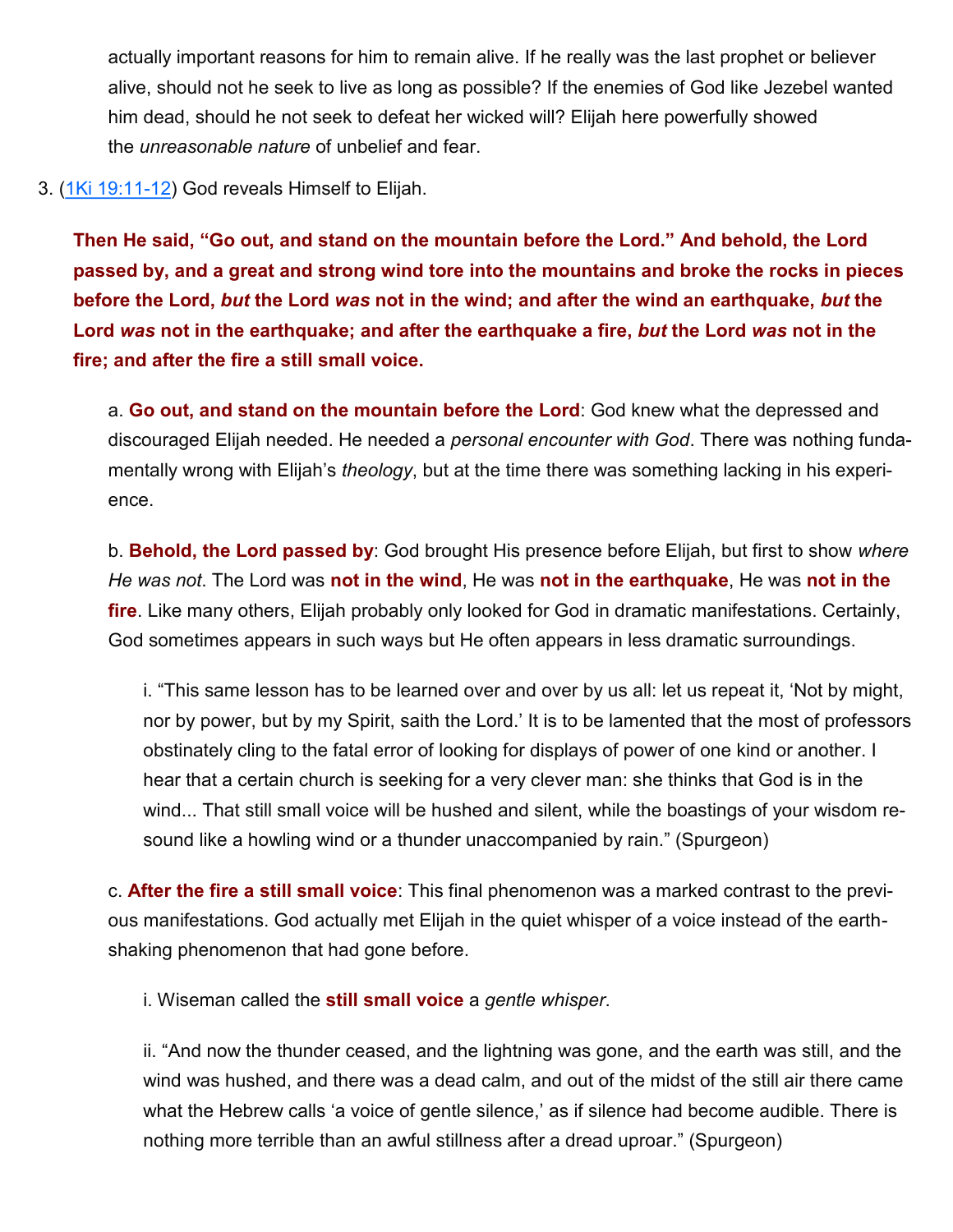iii. Elijah perhaps thought that the dramatic display of power at Mount Carmel would turn the nation around. Or perhaps he thought that the radical display of God's judgment against the priests of Baal following the vindication at Mount Carmel would change the hearts of the nation. Neither of these worked. This example is important for Christian ministers today, especially preachers. It shows that *displays of power* and *preaching God's anger* don't necessarily change hearts. Instead, the **still small voice** of God speaking to the human heart is actually more powerful than outward displays of power or displays of God's judgment.

iv. "Because the success of Carmel melted like the morning mist, he thought that his career had been a failure all along, and that he had brought no one to reverence Jehovah; but he was reading with the eyes of unbelief, and his imagination was leading him rather than the facts of the case. Here are seven thousand people scattered up and down the country to whom God has blessed Elijah's testimony. If he had not blessed his big things as he had desired, yet his little things had prospered greatly. It was Elijah's daily conduct rather than his miracles which had impressed these seven thousand and led them to hold fast their integrity." (Spurgeon)

4. ([1Ki 19:13](https://www.blueletterbible.org/kjv/1kings/19/13-15/s_310013)-15) After this ministry, God gives Elijah work to do.

**So it was, when Elijah heard** *it,* **that he wrapped his face in his mantle and went out and stood in the entrance of the cave. Suddenly a voice** *came* **to him, and said, "What are you doing here, Elijah?" And he said, "I have been very zealous for the Lord God of hosts; because the children of Israel have forsaken Your covenant, torn down Your altars, and killed Your prophets with the sword. I alone am left; and they seek to take my life." Then the Lord said to him: "Go, return on your way to the Wilderness of Damascus; and when you arrive, anoint Hazael** *as* **king over Syria.**

a. **He wrapped his face in his mantle and went out and stood in the entrance of the cave**: Immediately, Elijah sensed that God was present in the *still small voice* in a way that He was not in the previous, more dramatic phenomenon. Because he sensed the special presence of God, Elijah immediately humbled himself when he **wrapped his face in his mantle**.

i. "Through horror and dread of God's presence, being sensible that he was neither worthy nor able to endure the sight of God with open face." (Poole)

ii. "He first wrapped his mantle about his face — he became subdued and awe-stricken — full of reverence. Oh! it is a great thing when a sinner is willing to wrap his face when he is confounded, and say, 'I cannot defend my course; I am guilty.' We know that if at our judgmentseat a man pleads guilty, he is punished; but at the judgment-seat of the gospel whoever pleads guilty is forgiven. Wrap your face." (Spurgeon)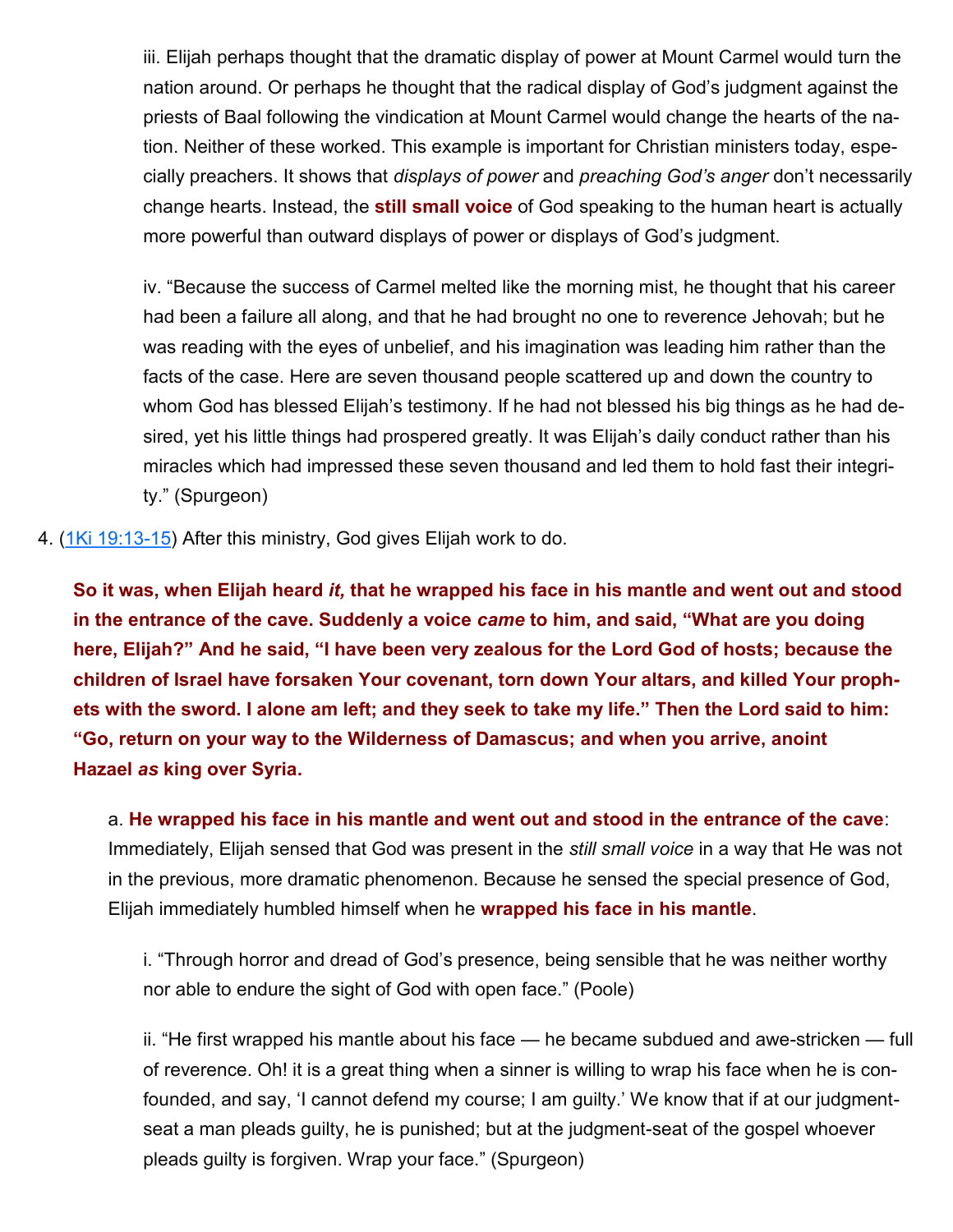b. **What are you doing here, Elijah?** God asked Elijah the same question – and received the same response – as in  $1$  Kings 19:9-10. There was something helpful for Elijah in this question and answer process.

c. **Go, return on your way... anoint Hazael as king over Syria**: God gave Elijah *something to do*. He needed a task to focus on so he could avoid excessive introspection. He needed to stop looking at himself and his own (admittedly difficult) circumstances. He needed to get on with what God wanted him to do.

i. "Then the Lord did what perhaps was best of all for Elijah, *he gave him some more work to d*o. He sent him off about his Master's business again; and I warrant you that, when Elijah went back over that road, it was with a very different step from that which brought him down to Beersheba. He had come along terrified and distressed; but now he goes back with the majesty that belongs to the Tishbite, he is afraid of no Jezebel now." (Spurgeon)

#### 5. ([1Ki 19:16](https://www.blueletterbible.org/kjv/1kings/19/16-18/s_310016)-18) Further assurance to Elijah.

**"Also you shall anoint Jehu the son of Nimshi** *as* **king over Israel. And Elisha the son of Shaphat of Abel Meholah you shall anoint** *as* **prophet in your place. It shall be** *that* **whoever escapes the sword of Hazael, Jehu will kill; and whoever escapes the sword of Jehu, Elisha will kill. Yet I have reserved seven thousand in Israel, all whose knees have not bowed to Baal, and every mouth that has not kissed him."**

a. **You shall anoint Jehu the son of Nimshi as king over Israel**: God had more work for Elijah to do. He would also demonstrate God's choice of **Jehu** to be the king to succeed the corrupt Ahab and his wife Jezebel.

#### b. **Elisha the son of Shaphat of Abel Meholah you shall anoint as prophet in your place**:

God gave something else to the discouraged and depressed prophet, beyond work to do. He also gave him *a friend* and a *successor*.

i. Elijah needed a *friend*; the core of his complaint before God was that he was alone. God let him know that there was a man ready to learn from the great prophet and be his disciple and companion.

ii. Elijah also needed *hope*, and since Elisha would be raised up as a successor to Elijah's prophetic office, Elijah then knew that his work would continue even after his death.

c. **It shall be that whoever escapes the sword of Hazael, Jehu will kill; and whoever escapes the sword of Jehu, Elisha will kill**: This was another source of encouragement to Elijah. With this promise he knew that ultimately justice would be done, and God would not allow the institutionalized persecution and promotion of idolatry to go unpunished.